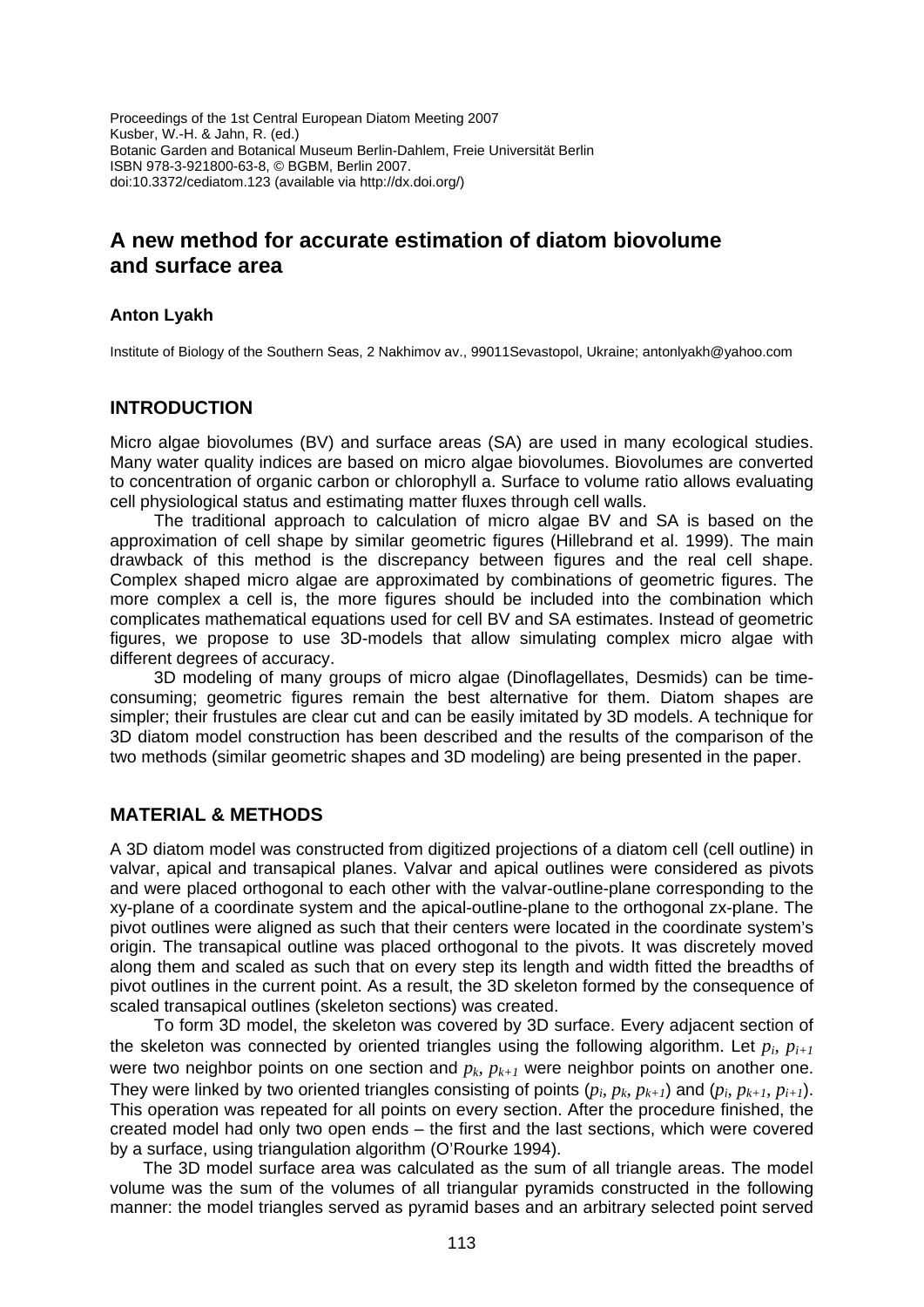as the top for all pyramids. The pyramids volumes had a sign, therefore when they were summarized, superfluous ones were mutually annihilated and only the model volume remained. Triangular pyramid volume was calculated as

$$
V_{pyramid} = \frac{1}{6} \begin{vmatrix} x_1 & y_1 & z_1 \\ x_2 & y_2 & z_2 \\ x_3 & y_3 & z_3 \end{vmatrix},
$$
 (1)

where  $(x_k, y_k, z_k)$  were coordinates of vectors directed from pyramid top to pyramid base vertices;  $||$  meant a determinant.

The constructed model simulates only those cells, which outlines had been digitized. To imitate cells with slightly different morphology (frustule proportions) the model should be deformed or reconstructed. The method for deformation of created 3D microalgae was proposed by Lyakh (2002). Another new approach is based on the reconstruction of 3D models from initial contours, which are fit to the studied cell outlines.

The model of cell contour consisted of joined cubic Bezier curves. The shape of cubic Bezier curve is determined by the positions of four control points  $P_0, ..., P_3$  (Bourke 1996):

$$
Bz(t) = \sum_{k=0}^{N} \frac{N!}{k!(N-k)!} \cdot t^k \cdot (1-t)^{N-k} \cdot P_k, \quad 0 \le t \le 1.
$$
 (2)

The first and the last curve points were named *key-points*; the second and the third were *control points*. Two vectors directed from the first to the second and from the last to the third points were tangent vectors. The Bezier curve had some advantages over the other curves: (1) the local deformation of curve shape was fulfilled only by the displacement of control points; (2) to smoothly join two Bezier curves, their tangent vectors should be collinear in the point of connection.

Most diatoms have the shape of a cylinder. Their valves correspond to cylinder bases; girdles form cylinder lateral surfaces. For calculation BV and SA of those species, it is not a necessity to create 3D models, only the models of cell valves are needed. In this paper only those cylindrical diatom models are considered.

Modeled valves were divided into two or four equal sectors depending on their symmetry and only one sector of each valve was used for modeling. Key-points were located on those parts of the sector, whose sizes were changed during cell life-cycle. We did not consider small morphological changes in valve outline because they had no significant influence on the resulted volume and surface area. Key-points were connected by cubic Bezier curves that followed sector shape. Two control-points were linked with every keypoint, so when a key-point was moved its linked control-points were also moved to the same distance that allowed to hold a curve shape.

Created sector was symmetrically mirrored to form the resulting valve model. Some of the corresponding key-points (the same on each mirrored sector) were grouped in dimensional pairs and linked by straight segments. The distance between key-points of one pair determined the size of a cell local part. When pair distance was changed, key-points and linked control-points moved which changed the shape of the adjacent Bezier curves and, consequently, the shape and size of a model part. To fit the model to a real cell, the distances between key-points should be set equal to the measured cell dimensions. Once created, the valve model can be used for many diatom species because of their similar shapes.

The volume  $V_{cyl}$  and surface area  $A_{cyl}$  of a diatom cylindrical model were calculated as:

$$
V_{cyl} = h \cdot A_{base},
$$
  
\n
$$
A_{cyl} = 2 \cdot A_{base} + h \cdot P_{base},
$$
\n(3)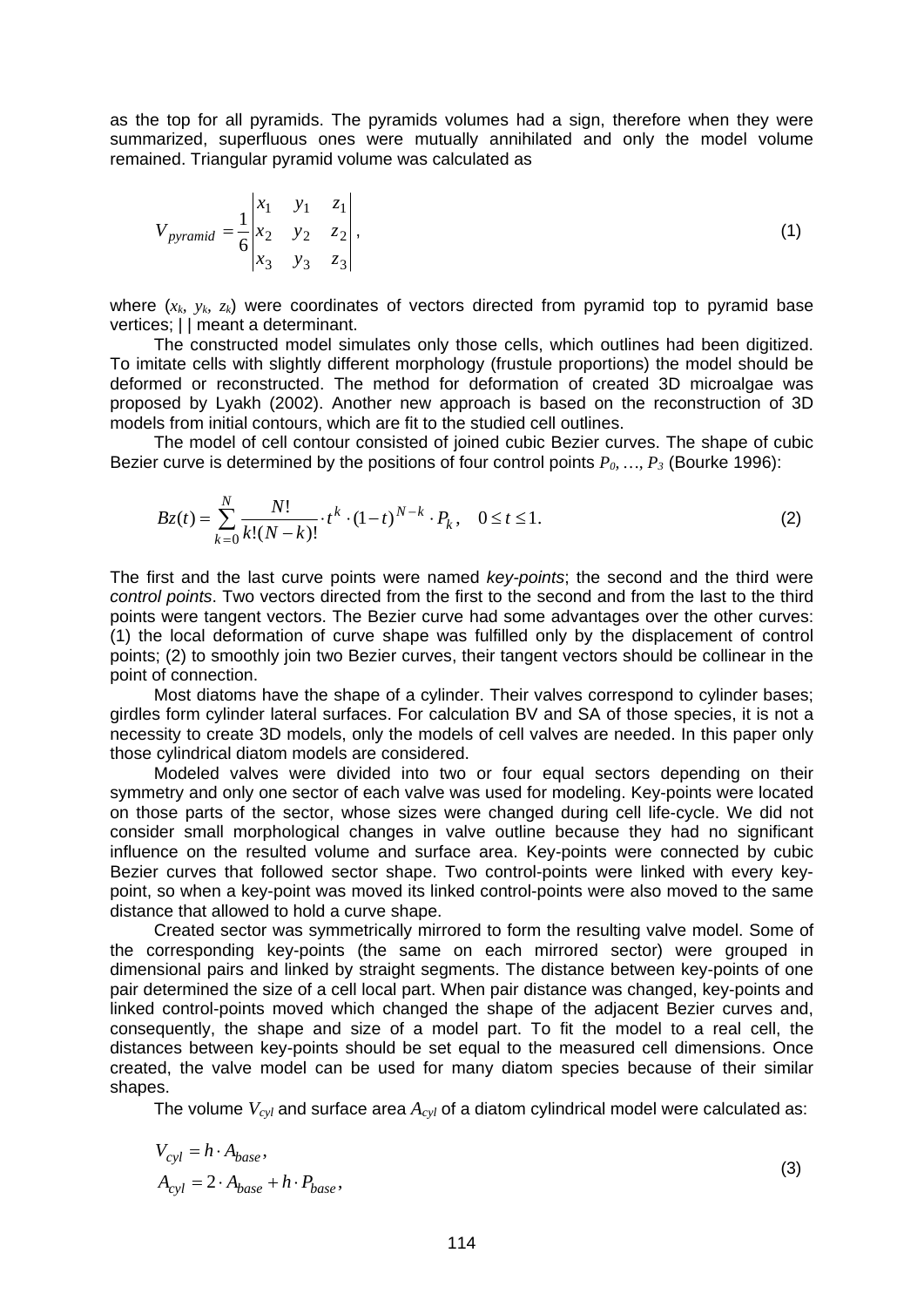where  $h$  – cell height;  $A_{base}$  – valve area;  $P_{base}$  – valve perimeter. To find  $A_{base}$  and  $P_{base}$ , smooth Bezier curves were transformed into closed polylines (polygons) consisting of points (*xi*, *yi*). Their areas and perimeters were calculated by the following equations (Weisstein 2004):

$$
P_{base} = \sum_{i=1}^{N-1} \sqrt{(x_{i+1} - x_i)^2 + (y_{i+1} - y_i)^2},
$$
  
\n
$$
A_{base} = \frac{1}{2} \left| x_N y_1 - x_1 y_N + \sum_{i=1}^{N-1} (x_i y_{i+1} - x_{i+1} y_i) \right|.
$$
\n(4)

As it is difficult to measure cell height (Agbeti 1997), in the comparison of the two methods we assumed that model's heights were equal.

Calculated model volumes and surface areas were compared with parameters of similar geometric shapes recommended for the studied species (Hillebrand et al. 1999). Differences between the two groups of results were found. When they did not exceed 5 %. we can say that the geometric shapes can be used for the cell approximation. When differences were between 5–15 %, we can say that geometric figures are only a rough approximation of diatom shapes and preferably 3D models should be used. When differences exceed 15 % the 3D models were considered as the best alternative for diatom BV and SA estimation. Model construction and all calculations were done with the software developed by the author (see www.3d-diatoms.awardspace.info for more information).

### **RESULTS**

A parametric model of the valve of *Petroneis humerosa* (Bréb. ex W.Sm.) Stickle & D.G. Mann and *P. monilifera* (Cleve) Stickle & D.G.Mann was created from photographs and description published by Jones et al. (2005). Model shape and sizes were controlled by six parameters (Fig. 1):  $a$  – the breath of central constriction;  $b$  – maximal valve breadth;  $c$  – rostrate pole breadth; *e* – rostrate pole length; *l* – length of valve without poles; *w* – full length of valve (not shown).



**Fig. 1.** The model of *Petroneis humerosa* valve. *Left.* The model of valve consists of cubic Bezier curves: white circles are key-points (control-points linked with them are not shown); arrows indicate dimensional pairs; black squares are key-points that do not group into pairs (they are used for a preserve model shape). *Right.* Valve outlines generated by means of dimension pair sizes changing.

The perimeter and area of the constructed model were compared to an ellipse that was recommended for the approximation of *Petroneis* (Hillebrand et al. 1999). Two tests were performed:

1. In the first test, *l*-parameter was decreased from 2*b* to *b* and *a*-parameter was decreased from *b* to 0.8*b*. Results showed that the ellipse area exceeded the model area and the difference between them increased until 15 %, when both the length of valve without poles (*l*) and the valve middle breath (*a*) were decreased (Table 1).